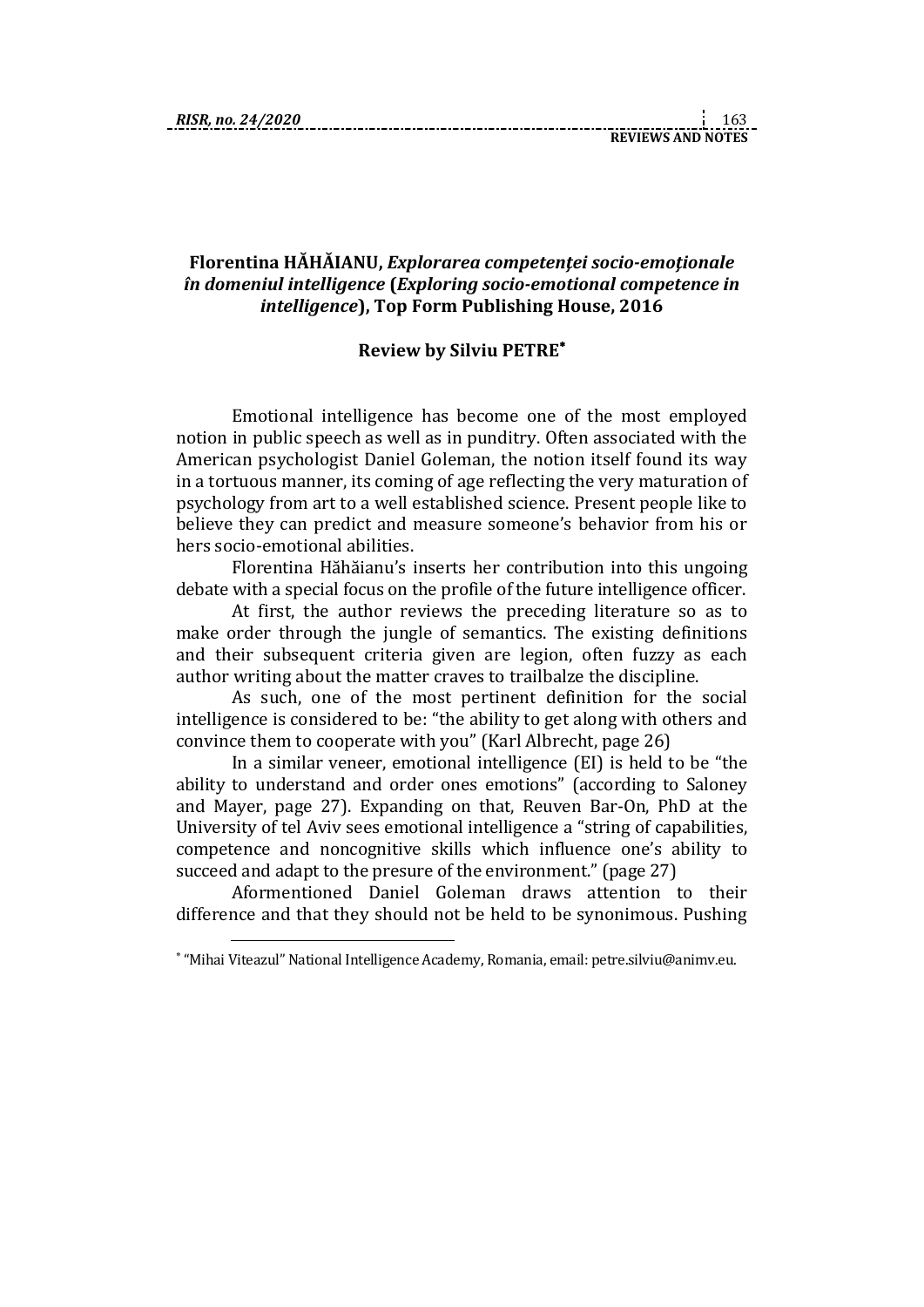| RISR. no. 24/2020 |  |  |
|-------------------|--|--|
|                   |  |  |

|  |  |  | .                        |  |
|--|--|--|--------------------------|--|
|  |  |  |                          |  |
|  |  |  |                          |  |
|  |  |  | <b>REVIEWS AND NOTES</b> |  |
|  |  |  |                          |  |
|  |  |  |                          |  |

through such a rich literature, Hăhăianu suggests that the two should be lumped together in a synthetic concept – one able to describe "the ability for reconnaissance and control of your own's emotion as well as well of the others along with the adapting the behavior while relating to the others." (p. 29)

The definitions themselves remain only half of the story unless we think further to instruments to evaluate those abilities or even more, to exort them in the educational process. Here enter competencies.

In this regard, "social and professional competencies stand for efficiency in transactions which require affective skills, both with respect to one's person, as well as in intercourse with the others, both within familiar as well as unfamiliar environments." (p. 64)

Going from the periphery to the nutshell of the study, the author charts the whole array of emotional competencies required by an intelligence officer in his/her tasks, as one can notive just bellow (p. 81):





**Author's graphic, (p. 81)**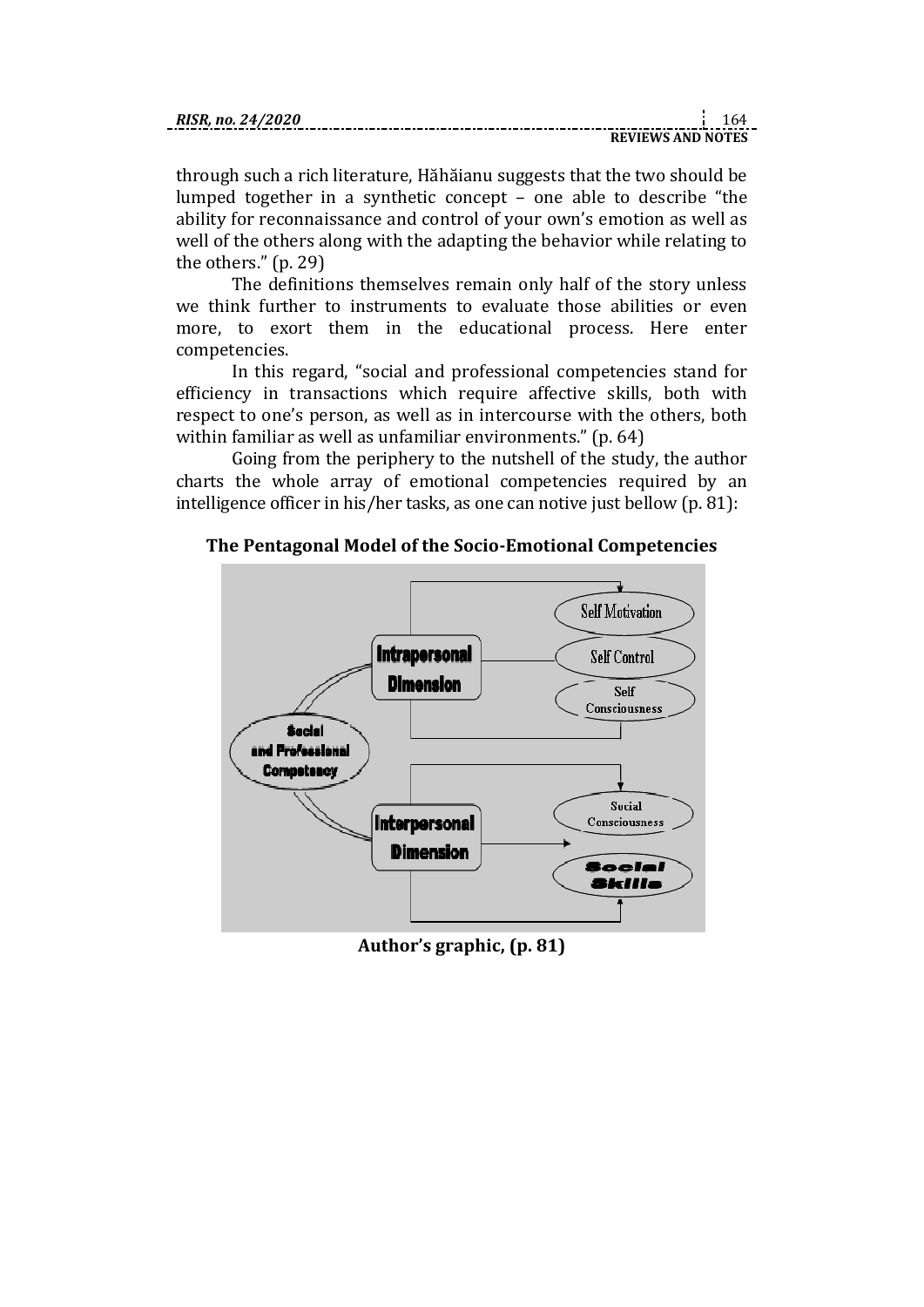*Self Consciousness* stands for: the capability towards selg knowledge and also of the consequences of one's actions towards the others; self confidence and rightful selfevaluation.

 *Self Control* stands for: "handling emotional reactions accordingly to different situations and people." It bodes well with notions lile: resilience, dutifulness, and adaptability.

 *Self Motivation* stands for the ability to "identify your own inner resources that might pe tapped in and channeles towards success."

*Social Consciousness* describes empathy.

 *Social skills* express: the ability to communicate efficiently along with other notions like assertinveness and team spirit. (pages 82-89)

Written from an individual-centric perspective, Florentina Hăhăianu's study strives to be a synthesis of previous literature about the profile of the nowadays intelligence officer. The publication of the book bodes well with present times considering that the rampant evolution of terrorist threat highlighted once again the importance of HUMINT as supplement to technical approaches – preffered for their more economic results. Last but not least, the effort to visualising the 'ideal silhouette' of an intelligence officer can be extremely useful for the whole array of security organisations (armies, police, intelligence agencies) in an age where all of them struggle with recruiting predicaments of various sorts and the best and the brightest among the graduates choose private sector as future career (Knight, 2016, Morrison, 2017, Weiss and Castro: 2019, Moore and Martinez, 2020).